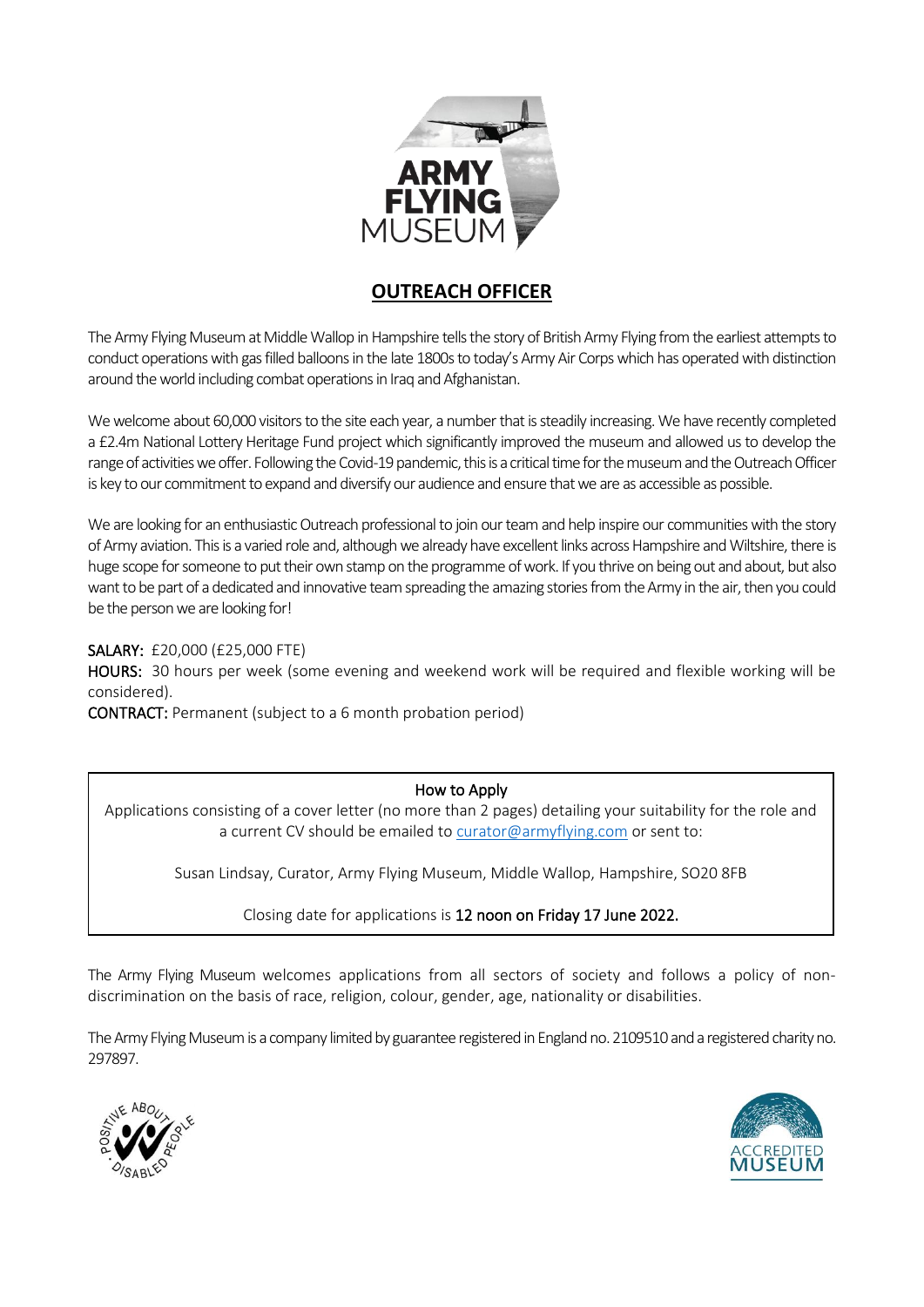# JOB DESCRPTION: OUTREACH OFFICER

Salary: £20,000 (£25,000 FTE) Location: The Army Flying Museum, Middle Wallop, Stockbridge, Hampshire, SO20 8FB Hours: 30 hours per week Reporting to: Curator Responsible for: N/A Contract: Permanent (subject to a 6 month probation period). This role requires a DBS check.

## Purpose of Role

This is a 0.8 FTE post working flexibly across 7 days. The key tasks include:

- Leading on the development and delivery of community engagement projects including café spotlight displays and a Young Eagles youth club.
- Managing and touring a Pop-up Museum, using it as an outreach development tool to engage new audiences.
- Building a network of sustainable partnerships with organisations like the Army Welfare Service, Army Families Federation, Enham Trust and Winchester Science Centre.
- Working closely with the Education Officer on the development of a cohesive formal and informal learning offer.

Through this work, the postholder will establish an effective, outward looking model of community collaboration and participation and will ensure that the museum remains committed to sustained audience development practice.

## Specific Duties

### OUTREACH

- To deliver community and young people engagement projects, ensuring that the projects meet the needs of community partners.
- To establish and maintain good working relationships with community partners, creating an effective model of community collaboration and outreach.
- To deliver a Pop-up Museum and establish a programme of utilising it at events to raise the profile of the museum.
- To work closely with the Learning and Communities Officer on the development and extension of a fun, playful and family friendly holiday activity offer.
- To work closely with the Learning and Communities Officer to support the development and delivery of formal and informal STEM workshops for schools and other groups.
- To contribute to volunteer training and to directly manage relevant volunteers.
- To proactively collect feedback from participants in activities and ensure that all activities are evaluated and monitored.
- To carry out all necessary administration tasks and record keeping.
- To carry out any other tasks necessary to support wider museum activities.
- To ensure activities are delivered within available budgets and to comply with the museum's processes for financial management and recording.
- Out of hours cover for the Young Eagles monthly meetings and a Sleepover programme.
- Undertake other activities as may be reasonably required.